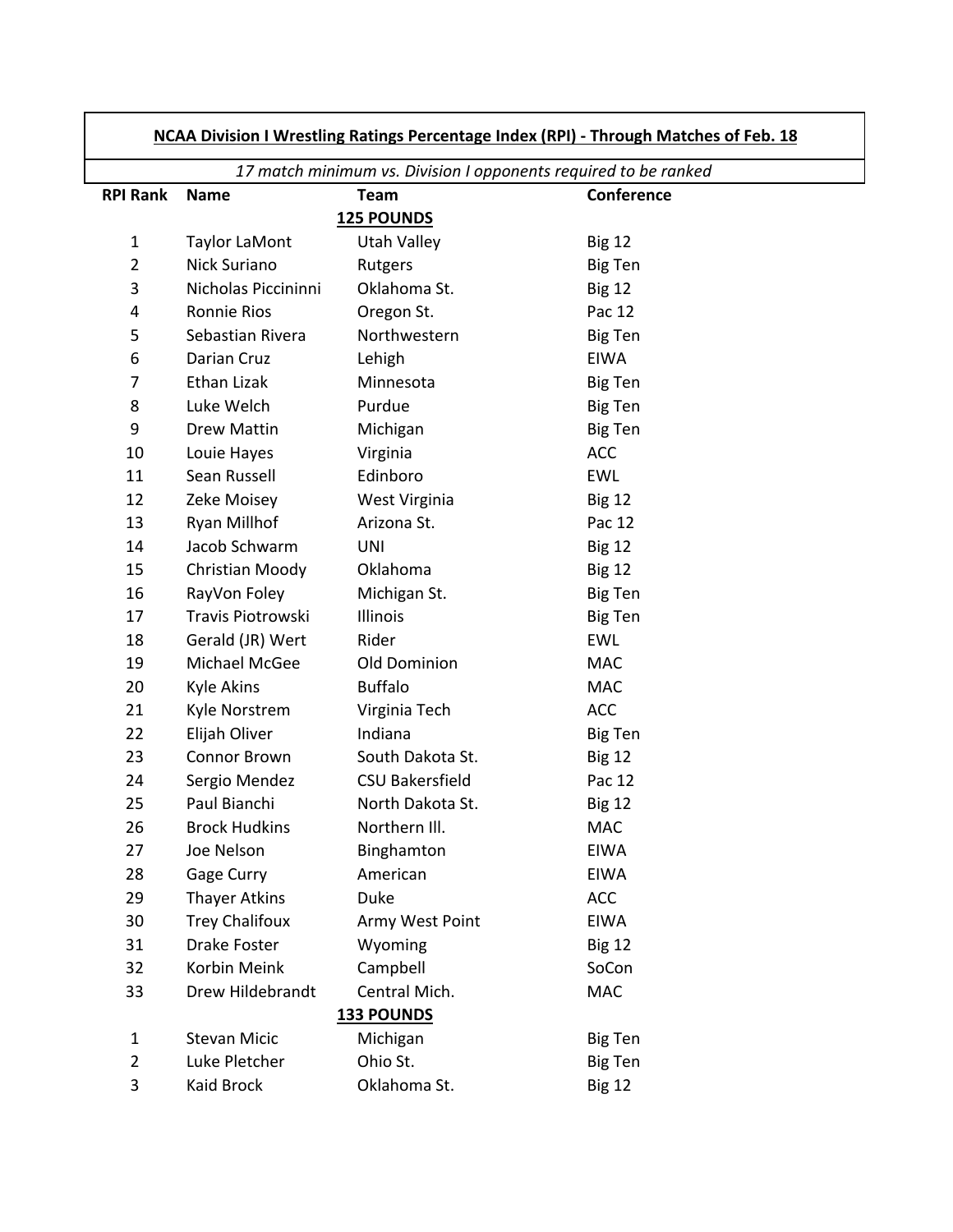| 4  | <b>Jack Mueller</b>     | Virginia               | <b>ACC</b>     |
|----|-------------------------|------------------------|----------------|
| 5  | Seth Gross              | South Dakota St.       | <b>Big 12</b>  |
| 6  | Dom Forys               | Pittsburgh             | <b>ACC</b>     |
| 7  | <b>Austin DeSanto</b>   | Drexel                 | <b>EIWA</b>    |
| 8  | <b>Montorie Bridges</b> | Wyoming                | <b>Big 12</b>  |
| 9  | Dennis Gustafson        | Virginia Tech          | <b>ACC</b>     |
| 10 | Josh Terao              | American               | <b>EIWA</b>    |
| 11 | <b>Bryan Lantry</b>     | <b>Buffalo</b>         | <b>MAC</b>     |
| 12 | Scott Delvecchio        | Rutgers                | <b>Big Ten</b> |
| 13 | Korbin Myers            | Edinboro               | <b>EWL</b>     |
| 14 | <b>Scott Parker</b>     | Lehigh                 | <b>EIWA</b>    |
| 15 | Cameron Kelly           | Ohio                   | <b>MAC</b>     |
| 16 | <b>Tariq Wilson</b>     | <b>NC State</b>        | <b>ACC</b>     |
| 17 | Ali Naser               | Arizona St.            | Pac 12         |
| 18 | Zachary Sherman         | North Carolina         | <b>ACC</b>     |
| 19 | <b>Charles Tucker</b>   | Cornell                | <b>EIWA</b>    |
| 20 | <b>Anthony Tutolo</b>   | Kent St.               | <b>MAC</b>     |
| 21 | Corey Keener            | Penn St.               | <b>Big Ten</b> |
| 22 | <b>Ben Thornton</b>     | Purdue                 | <b>Big Ten</b> |
| 23 | Josh Finesilver         | Duke                   | <b>ACC</b>     |
| 24 | <b>Matthew Schmitt</b>  | West Virginia          | <b>Big 12</b>  |
| 25 | Dylan Duncan            | Illinois               | Big Ten        |
| 26 | Rico Montoya            | Northern Colo.         | <b>Big 12</b>  |
| 27 | Jacob Rubio             | Oklahoma               | <b>Big 12</b>  |
| 28 | Nathan Boston           | Campbell               | SoCon          |
| 29 | Sean Nickell            | <b>CSU Bakersfield</b> | Pac 12         |
| 30 | Cam Sykora              | North Dakota St.       | <b>Big 12</b>  |
| 31 | Anthony Cefelo          | Rider                  | <b>EWL</b>     |
| 32 | <b>Colin Valdivez</b>   | Northwestern           | <b>Big Ten</b> |
| 33 | Andy Schutz             | Bloomsburg             | <b>EWL</b>     |
|    |                         | <b>141 POUNDS</b>      |                |
| 1  | Jaydin Eierman          | Missouri               | <b>MAC</b>     |
| 2  | Josh Alber              | UNI                    | <b>Big 12</b>  |
| 3  | Yianni Diakomihalis     | Cornell                | <b>EIWA</b>    |
| 4  | Nick Lee                | Penn St.               | <b>Big Ten</b> |
| 5  | Mason Smith             | Central Mich.          | <b>MAC</b>     |
| 6  | <b>Bryce Meredith</b>   | Wyoming                | <b>Big 12</b>  |
| 7  | <b>Michael Carr</b>     | Illinois               | <b>Big Ten</b> |
| 8  | <b>Tyler Smith</b>      | <b>Bucknell</b>        | <b>EIWA</b>    |
| 9  | Dean Heil               | Oklahoma St.           | <b>Big 12</b>  |
| 10 | Chad Red                | Nebraska               | <b>Big Ten</b> |
| 11 | Cole Weaver             | Indiana                | <b>Big Ten</b> |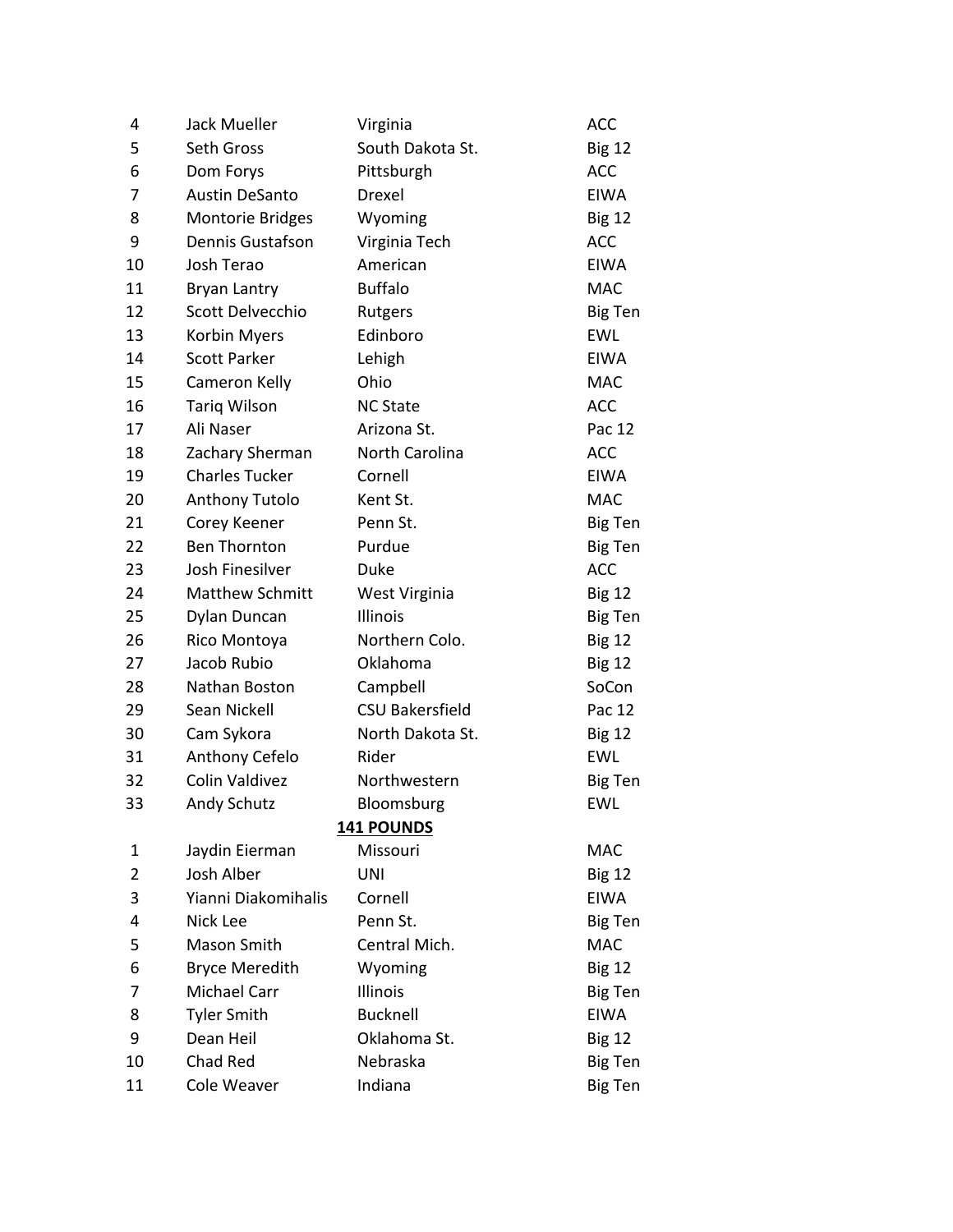| 12             | Kevin Jack              | <b>NC State</b>        | <b>ACC</b>     |
|----------------|-------------------------|------------------------|----------------|
| 13             | Nicholas Gil            | Navy                   | <b>EIWA</b>    |
| 14             | Luke Karam              | Lehigh                 | <b>EIWA</b>    |
| 15             | Alex Madrigal           | Old Dominion           | <b>MAC</b>     |
| 16             | Thomas Thorn            | Minnesota              | <b>Big Ten</b> |
| 17             | <b>Brock Zacherl</b>    | Clarion                | <b>EWL</b>     |
| 18             | Eli Stickley            | Wisconsin              | <b>Big Ten</b> |
| 19             | <b>Austin Headlee</b>   | North Carolina         | <b>ACC</b>     |
| 20             | Nate Limmex             | Purdue                 | <b>Big Ten</b> |
| 21             | <b>Evan Cheek</b>       | Cleveland St.          | <b>EWL</b>     |
| 22             | Salvatore Profaci       | Michigan               | <b>Big Ten</b> |
| 23             | Mike Vanschenkbrill     | Rutgers                | <b>Big Ten</b> |
| 24             | <b>Russell Rohlfing</b> | <b>CSU Bakersfield</b> | Pac 12         |
| 25             | Nick Zanetta            | Pittsburgh             | <b>ACC</b>     |
| 26             | Alexander Jaffe         | Harvard                | <b>EIWA</b>    |
| 27             | Kyle Shoop              | Lock Haven             | <b>EWL</b>     |
| 28             | <b>Brent Moore</b>      | Virginia Tech          | <b>ACC</b>     |
| 29             | <b>Colton Schilling</b> | Cal Poly               | Pac 12         |
| 30             | Javier Gasca III        | Michigan St.           | <b>Big Ten</b> |
| 31             | Ryan Diehl              | Maryland               | <b>Big Ten</b> |
| 32             | <b>Tim Rooney</b>       | Kent St.               | <b>MAC</b>     |
| 33             | Sa'Derian Perry         | Eastern Mich.          | <b>MAC</b>     |
|                |                         | <b>149 POUNDS</b>      |                |
| 1              | <b>Brandon Sorensen</b> | lowa                   | <b>Big Ten</b> |
| $\overline{2}$ | <b>Grant Leeth</b>      | Missouri               | <b>MAC</b>     |
| 3              | Zain Retherford         | Penn St.               | <b>Big Ten</b> |
| 4              | <b>Troy Heilmann</b>    | North Carolina         | <b>ACC</b>     |
| 5              | <b>Boo Lewallen</b>     | Oklahoma St.           | <b>Big 12</b>  |
| 6              | Ke-Shawn Hayes          | Ohio St.               | <b>Big Ten</b> |
| 7              | Justin Oliver           | Central Mich.          | <b>MAC</b>     |
| 8              | Max Thomsen             | UNI                    | <b>Big 12</b>  |
| 9              | <b>Beau Donahue</b>     | <b>NC State</b>        | <b>ACC</b>     |
| 10             | <b>Colton McCrystal</b> | Nebraska               | <b>Big Ten</b> |
| 11             | Ryan Deakin             | Northwestern           | <b>Big Ten</b> |
| 12             |                         |                        |                |
| 13             | <b>Jason Tsirtis</b>    | Arizona St.            | Pac 12         |
|                | Eleazar Deluca          | Rutgers                | <b>Big Ten</b> |
| 14             | <b>Matthew Kolodzik</b> | Princeton              | <b>EIWA</b>    |
| 15             | <b>Steve Bleise</b>     | Minnesota              | <b>Big Ten</b> |
| 16             | <b>Alfred Bannister</b> | Maryland               | <b>Big Ten</b> |
| 17             | Cortlandt Schuyler      | Lehigh                 | <b>EIWA</b>    |
| 18             | Jarrett Degen           | Iowa St.               | <b>Big 12</b>  |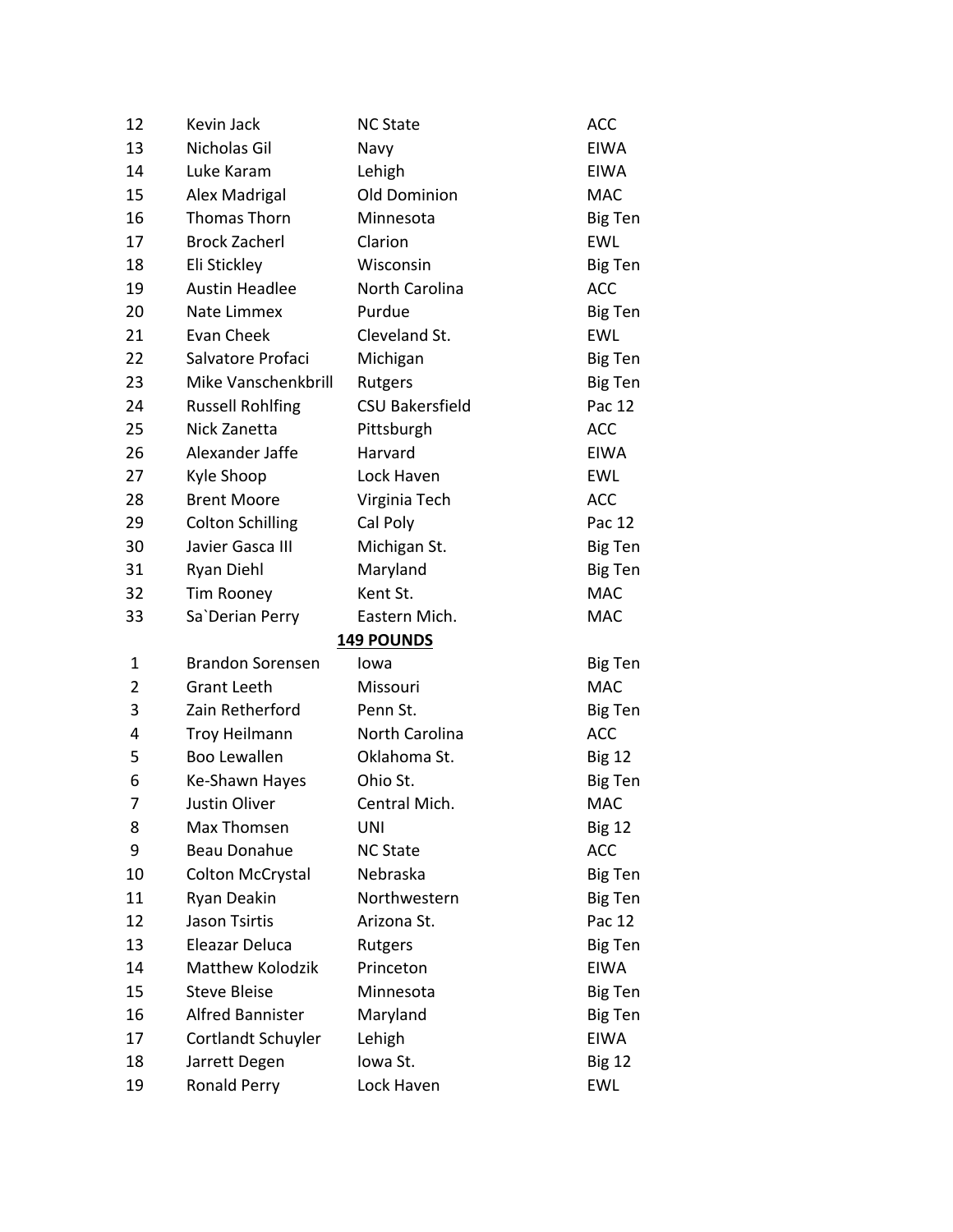| 20             | <b>Michael Sprague</b>  | American          | <b>EIWA</b>    |
|----------------|-------------------------|-------------------|----------------|
| 21             | <b>Corey Wilding</b>    | Navy              | <b>EIWA</b>    |
| 22             | <b>Malik Amine</b>      | Michigan          | Big Ten        |
| 23             | Khristian Olivas        | Fresno St.        | <b>Big 12</b>  |
| 24             | Sam Krivus              | Virginia          | <b>ACC</b>     |
| 25             | Jacob Macalolooy        | Columbia          | <b>EIWA</b>    |
| 26             | <b>Gary Dinmore</b>     | Rider             | <b>EWL</b>     |
| 27             | Kyle Gliva              | North Dakota St.  | <b>Big 12</b>  |
| 28             | Gavin Londoff           | Appalachian St.   | SoCon          |
| 29             | Joshua Cortez           | Cal Poly          | Pac 12         |
| 30             | <b>Trevor Elfvin</b>    | Drexel            | <b>EIWA</b>    |
| 31             | Kenan Carter            | Old Dominion      | <b>MAC</b>     |
| 32             | Davion Jeffries         | Oklahoma          | <b>Big 12</b>  |
| 33             | Hunter Ladnier          | Harvard           | <b>EIWA</b>    |
|                |                         | <b>157 POUNDS</b> |                |
| 1              | Joshua Shields          | Arizona St.       | Pac 12         |
| $\overline{2}$ | <b>Mitch Finesilver</b> | Duke              | <b>ACC</b>     |
| 3              | Jason Nolf              | Penn St.          | Big Ten        |
| 4              | Hayden Hidlay           | <b>NC State</b>   | <b>ACC</b>     |
| 5              | Michael Kemerer         | lowa              | Big Ten        |
| 6              | Micah Jordan            | Ohio St.          | <b>Big Ten</b> |
| 7              | Alec Pantaleo           | Michigan          | <b>Big Ten</b> |
| 8              | <b>Tyler Berger</b>     | Nebraska          | <b>Big Ten</b> |
| 9              | Mike D'Angelo           | Princeton         | <b>EIWA</b>    |
| 10             | John Vanschenkbrill     | Rutgers           | <b>Big Ten</b> |
| 11             | Markus Scheidel         | Columbia          | <b>EIWA</b>    |
| 12             | Clayton Ream            | North Dakota St.  | <b>Big 12</b>  |
| 13             | Joseph Lavallee         | Missouri          | <b>MAC</b>     |
| 14             | Luke Zilverberg         | South Dakota St.  | <b>Big 12</b>  |
| 15             | <b>Garett Hammond</b>   | Drexel            | <b>EIWA</b>    |
| 16             | Larry Early             | Old Dominion      | <b>MAC</b>     |
| 17             | lan Brown               | Lehigh            | <b>EIWA</b>    |
| 18             | <b>Andrew Shomers</b>   | Edinboro          | <b>EWL</b>     |
| 19             | Taleb Rahmani           | Pittsburgh        | <b>ACC</b>     |
| 20             | <b>Zachary Davis</b>    | Navy              | <b>EIWA</b>    |
| 21             | Jake Short              | Minnesota         | <b>Big Ten</b> |
| 22             | <b>Andrew Crone</b>     | Wisconsin         | Big Ten        |
| 23             | Archie Colgan           | Wyoming           | <b>Big 12</b>  |
| 24             | Paul Fox                | Stanford          | Pac 12         |
| 25             | Jonce Blaylock          | Oklahoma St.      | <b>Big 12</b>  |
| 26             | Justin Staudenmayer     | <b>Brown</b>      | <b>EIWA</b>    |
| 27             | Colin Heffernan         | Central Mich.     | <b>MAC</b>     |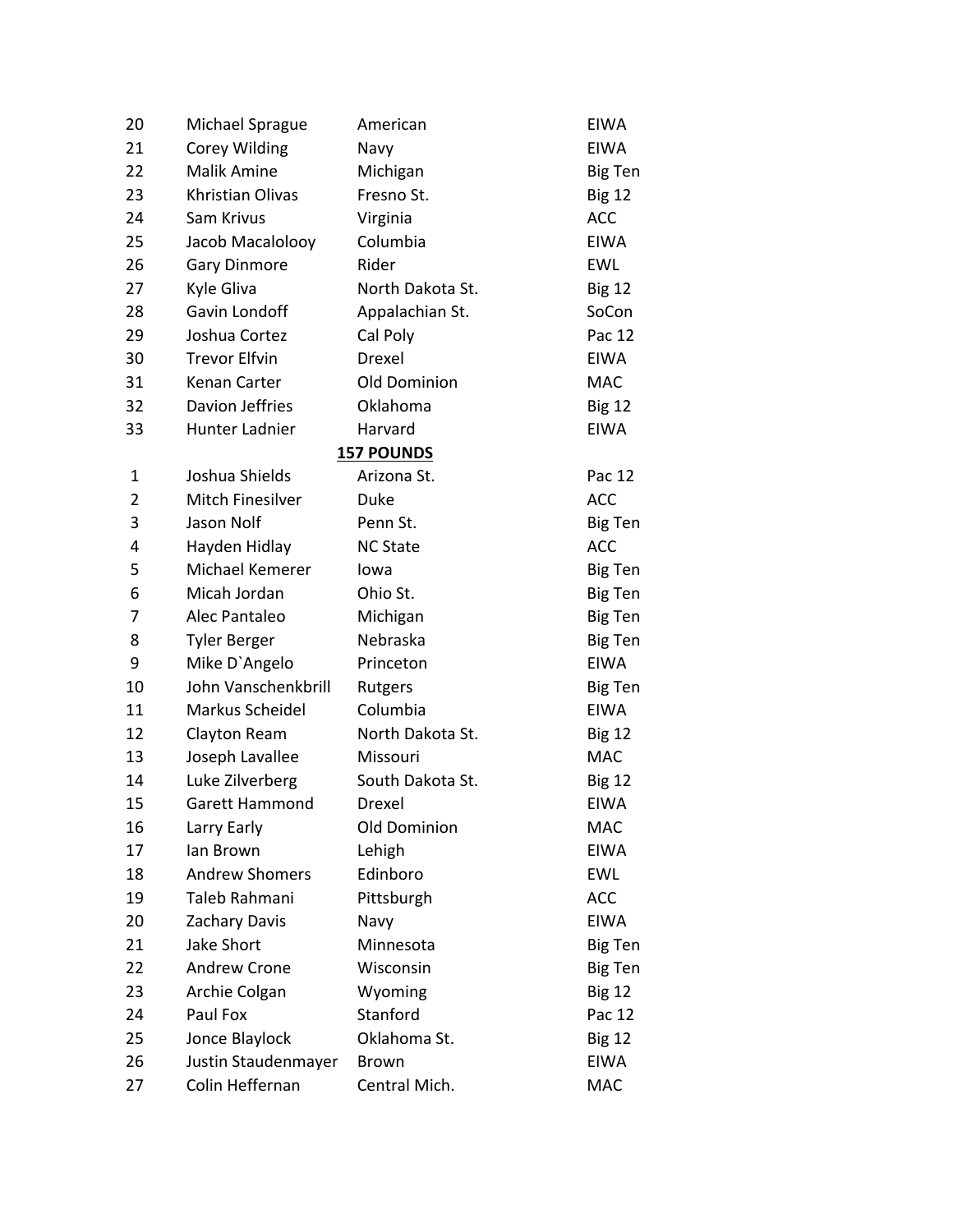| 28             | <b>Tyler Marinelli</b>   | Gardner-Webb           | SoCon          |  |
|----------------|--------------------------|------------------------|----------------|--|
| 29             | Coleman Hammond          | <b>CSU Bakersfield</b> | Pac 12         |  |
| 30             | Alex Klucker             | Lock Haven             | <b>EWL</b>     |  |
| 31             | Logan Ryan               | UNI                    | <b>Big 12</b>  |  |
| 32             | Kennedy Monday           | North Carolina         | <b>ACC</b>     |  |
| 33             | <b>Alex Mossing</b>      | Air Force              | <b>Big 12</b>  |  |
|                |                          | <b>165 POUNDS</b>      |                |  |
| 1              | Vincenzo Joseph          | Penn St.               | Big Ten        |  |
| $\overline{2}$ | David McFadden           | Virginia Tech          | <b>ACC</b>     |  |
| 3              | Te'shan Campbell         | Ohio St.               | <b>Big Ten</b> |  |
| 4              | <b>Chance Marsteller</b> | Lock Haven             | <b>EWL</b>     |  |
| 5              | Demetrius Romero         | <b>Utah Valley</b>     | <b>Big 12</b>  |  |
| 6              | Brian Hamann             | <b>NC State</b>        | <b>ACC</b>     |  |
| 7              | <b>Isaiah White</b>      | Nebraska               | <b>Big Ten</b> |  |
| 8              | Nicholas Wanzek          | Minnesota              | <b>Big Ten</b> |  |
| 9              | Jonathon Chavez          | Cornell                | <b>EIWA</b>    |  |
| 10             | Evan Wick                | Wisconsin              | Big Ten        |  |
| 11             | <b>Drew Daniels</b>      | Navy                   | <b>EIWA</b>    |  |
| 12             | <b>Branson Ashworth</b>  | Wyoming                | <b>Big 12</b>  |  |
| 13             | Gordon Wolf              | Lehigh                 | <b>EIWA</b>    |  |
| 14             | Chad Walsh               | Rider                  | <b>EWL</b>     |  |
| 15             | Anthony Valencia         | Arizona St.            | Pac 12         |  |
| 16             | May Bethea               | Penn                   | <b>EIWA</b>    |  |
| 17             | Jonathan Schleifer       | Princeton              | <b>EIWA</b>    |  |
| 18             | Dawaylon Barnes          | Oklahoma               | <b>Big 12</b>  |  |
| 19             | Andrew Atkinson          | Virginia               | <b>ACC</b>     |  |
| 20             | Connor Flynn             | Missouri               | <b>MAC</b>     |  |
| 21             | Chad Pyke                | Chattanooga            | SoCon          |  |
| 22             | <b>Vincent Deprez</b>    | Binghamton             | <b>EIWA</b>    |  |
| 23             | <b>Keilan Torres</b>     | Northern Colo.         | <b>Big 12</b>  |  |
| 24             | Jacob Morrissey          | Purdue                 | <b>Big Ten</b> |  |
| 25             | <b>Quentin Perez</b>     | Campbell               | SoCon          |  |
| 26             | Andrew Fogarty           | North Dakota St.       | <b>Big 12</b>  |  |
| 27             | <b>Andrew Mendel</b>     | Army West Point        | <b>EIWA</b>    |  |
| 28             | <b>Ebed Jarrell</b>      | Drexel                 | <b>EIWA</b>    |  |
| 29             | Jake Wentzel             | Pittsburgh             | <b>ACC</b>     |  |
| 30             | DJ Hollingshead          | <b>Bucknell</b>        | <b>EIWA</b>    |  |
| 31             | Zachary Carson           | Eastern Mich.          | <b>MAC</b>     |  |
| 32             | Zach Finesilver          | Duke                   | <b>ACC</b>     |  |
| 33             | Logan Parks              | Central Mich.          | <b>MAC</b>     |  |
| 174 POUNDS     |                          |                        |                |  |
| $\mathbf{1}$   | Zahid Valencia           | Arizona St.            | Pac 12         |  |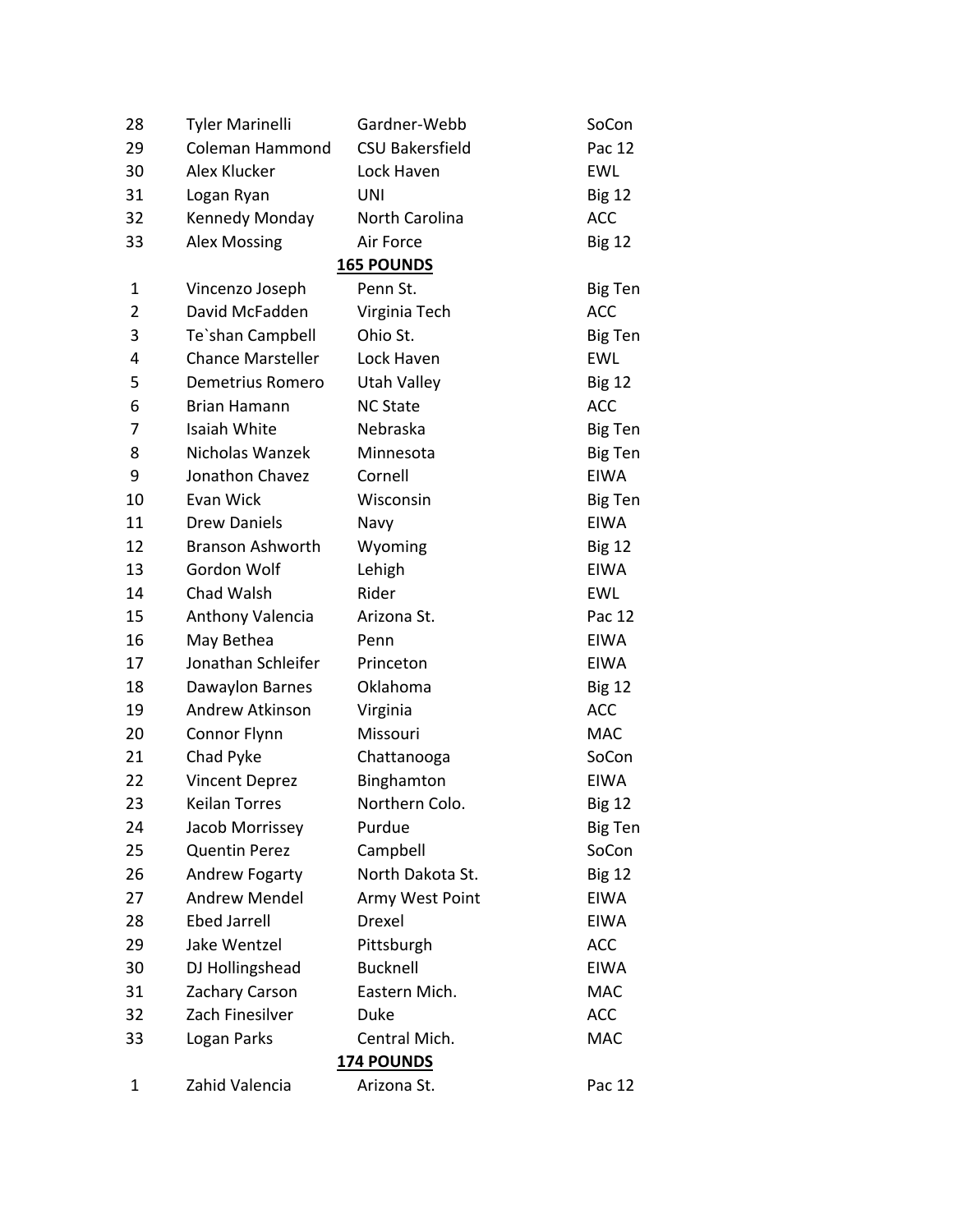| 2              | Mark Hall              | Penn St.           | <b>Big Ten</b> |
|----------------|------------------------|--------------------|----------------|
| 3              | Jordan Kutler          | Lehigh             | <b>EIWA</b>    |
| 4              | Jadaen Bernstein       | Navy               | <b>EIWA</b>    |
| 5              | <b>Myles Amine</b>     | Michigan           | <b>Big Ten</b> |
| 6              | Daniel Lewis           | Missouri           | <b>MAC</b>     |
| 7              | Taylor Lujan           | <b>UNI</b>         | <b>Big 12</b>  |
| 8              | Bo Jordan              | Ohio St.           | <b>Big Ten</b> |
| 9              | David Kocer            | South Dakota St.   | <b>Big 12</b>  |
| 10             | <b>Ethan Ramos</b>     | North Carolina     | <b>ACC</b>     |
| 11             | Yoanse Mejias          | Oklahoma           | <b>Big 12</b>  |
| 12             | Forrest Przybysz       | Appalachian St.    | SoCon          |
| 13             | Keaton Subjeck         | Stanford           | Pac 12         |
| 14             | Dylan Lydy             | Purdue             | <b>Big Ten</b> |
| 15             | <b>Matt Finesilver</b> | Duke               | <b>ACC</b>     |
| 16             | Ty Schoffstall         | Edinboro           | <b>EWL</b>     |
| 17             | Johnny Sebastian       | Northwestern       | <b>Big Ten</b> |
| 18             | Josef Johnson          | Harvard            | <b>EIWA</b>    |
| 19             | <b>Ben Harvey</b>      | Army West Point    | <b>EIWA</b>    |
| 20             | Kimball Bastian        | <b>Utah Valley</b> | <b>Big 12</b>  |
| 21             | Christian Brucki       | Central Mich.      | <b>MAC</b>     |
| 22             | Devin Skatzka          | Indiana            | <b>Big Ten</b> |
| 23             | Hunter Bolen           | Virginia Tech      | <b>ACC</b>     |
| 24             | <b>Brandon Womack</b>  | Cornell            | <b>EIWA</b>    |
| 25             | Joe Grello             | Rutgers            | <b>Big Ten</b> |
| 26             | Seldon Wright          | Old Dominion       | <b>MAC</b>     |
| 27             | Daniel Bullard         | <b>NC State</b>    | <b>ACC</b>     |
| 28             | Will Schany            | Virginia           | <b>ACC</b>     |
| 29             | Christopher Pfarr      | Minnesota          | <b>Big Ten</b> |
| 30             | Ryan Christensen       | Wisconsin          | <b>Big Ten</b> |
| 31             | <b>Tyrel White</b>     | Columbia           | <b>EIWA</b>    |
| 32             | Justin Lampe           | Chattanooga        | SoCon          |
| 33             | <b>Austin Rose</b>     | Drexel             | <b>EIWA</b>    |
|                |                        | <b>184 POUNDS</b>  |                |
| 1              | <b>Myles Martin</b>    | Ohio St.           | <b>Big Ten</b> |
| $\overline{2}$ | Maxwell Dean           | Cornell            | <b>EIWA</b>    |
| 3              | <b>Bo Nickal</b>       | Penn St.           | <b>Big Ten</b> |
| 4              | Domenic Abounader      | Michigan           | <b>Big Ten</b> |
| 5              | Drew Foster            | <b>UNI</b>         | <b>Big 12</b>  |
| 6              | Zachary Zavatsky       | Virginia Tech      | <b>ACC</b>     |
| 7              | <b>Taylor Venz</b>     | Nebraska           | <b>Big Ten</b> |
| 8              | Pete Renda             | <b>NC State</b>    | <b>ACC</b>     |
| 9              | <b>Emory Parker</b>    | Illinois           | <b>Big Ten</b> |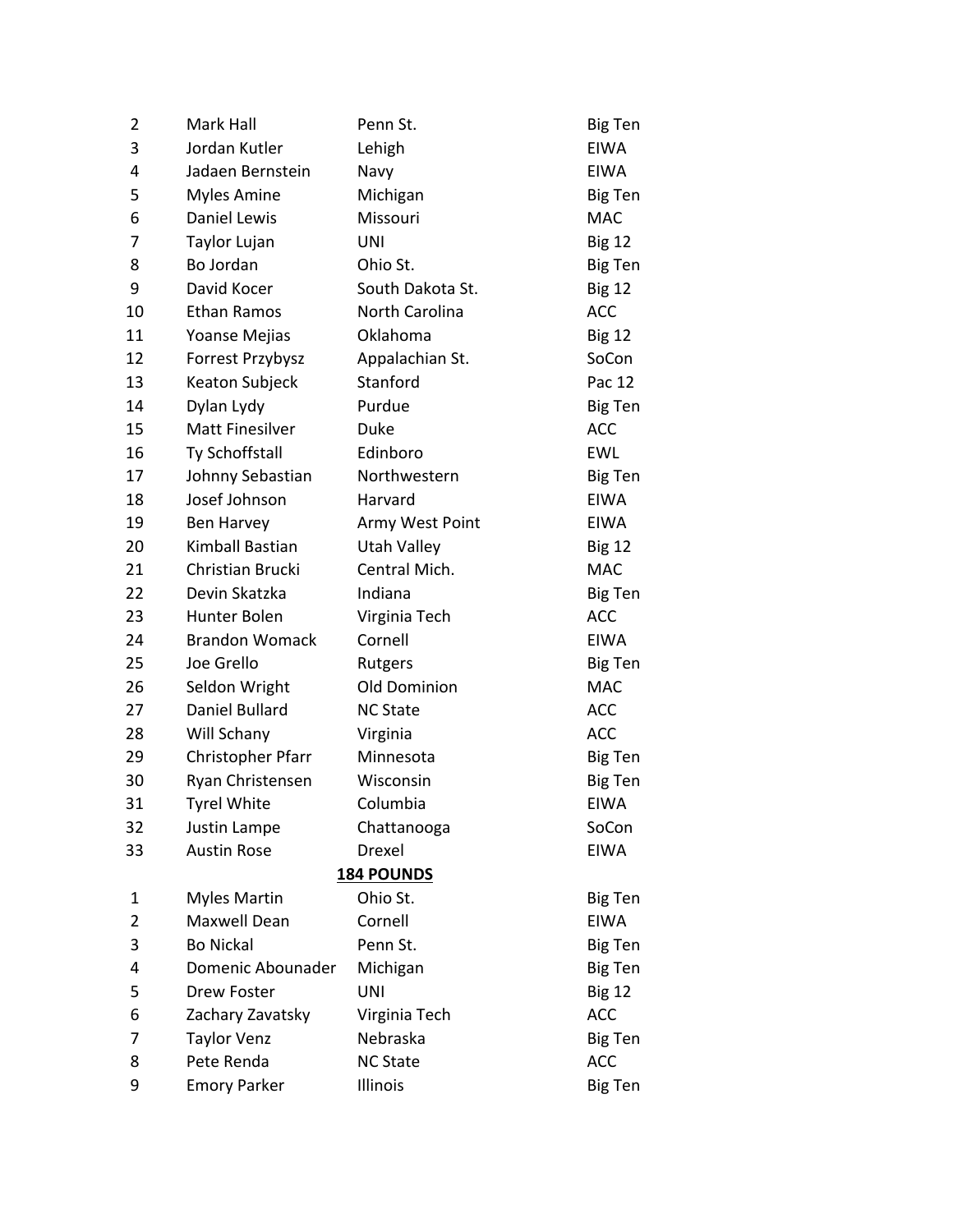| 10             | <b>Bryce Carr</b>          | Chattanooga       | SoCon          |
|----------------|----------------------------|-------------------|----------------|
| 11             | Jordan Ellingwood          | Central Mich.     | <b>MAC</b>     |
| 12             | <b>Ricky Robertson</b>     | Wisconsin         | <b>Big Ten</b> |
| 13             | <b>Canten Marriott</b>     | Missouri          | <b>MAC</b>     |
| 14             | Steven Schneider           | Binghamton        | <b>EIWA</b>    |
| 15             | <b>Martin Mueller</b>      | South Dakota St.  | <b>Big 12</b>  |
| 16             | Michael Coleman            | Navy              | <b>EIWA</b>    |
| 17             | Mitchell Bowman            | Iowa              | Big Ten        |
| 18             | <b>Chip Ness</b>           | North Carolina    | <b>ACC</b>     |
| 19             | <b>Alexander DeCiantis</b> | Drexel            | <b>EIWA</b>    |
| 20             | Joe Heyob                  | Penn              | <b>EIWA</b>    |
| 21             | Christian LaFragola        | Brown             | <b>EIWA</b>    |
| 22             | Keegan Moore               | Oklahoma St.      | <b>Big 12</b>  |
| 23             | Dylan Gabel                | Northern Colo.    | <b>Big 12</b>  |
| 24             | Corey Hazel                | Lock Haven        | <b>EWL</b>     |
| 25             | Alan Clothier              | Appalachian St.   | SoCon          |
| 26             | Gary Jantzer               | Utah Valley       | <b>Big 12</b>  |
| 27             | Nick Corba                 | Cleveland St.     | <b>EWL</b>     |
| 28             | <b>Greg Bulsak</b>         | Clarion           | <b>EWL</b>     |
| 29             | <b>Drew Phipps</b>         | <b>Bucknell</b>   | <b>EIWA</b>    |
| 30             | Chaz Polson                | Wyoming           | <b>Big 12</b>  |
| 31             | <b>Gregg Harvey</b>        | Pittsburgh        | <b>ACC</b>     |
| 32             | <b>Noah Stewart</b>        | Army West Point   | <b>EIWA</b>    |
| 33             | Kordell Norfleet           | Arizona St.       | Pac 12         |
|                |                            | <b>197 POUNDS</b> |                |
| 1              | Michael Macchiavello       | <b>NC State</b>   | <b>ACC</b>     |
| $\overline{2}$ | Jared Haught               | Virginia Tech     | <b>ACC</b>     |
| 3              | Scottie Boykin             | Chattanooga       | SoCon          |
| 4              | <b>Shakur Rasheed</b>      | Penn St.          | <b>Big Ten</b> |
| 5              | Kollin Moore               | Ohio St.          | <b>Big Ten</b> |
| 6              | Jacob Holschlag            | <b>UNI</b>        | <b>Big 12</b>  |
| 7              | Cash Wilcke                | lowa              | <b>Big Ten</b> |
| 8              | <b>Ben Darmstadt</b>       | Cornell           | <b>EIWA</b>    |
| 9              | <b>William Miklus</b>      | Missouri          | MAC            |
| 10             | Nate Rotert                | South Dakota St.  | <b>Big 12</b>  |
| 11             | Stephen Loiseau            | Drexel            | <b>EIWA</b>    |
| 12             | Chris Weiler               | Lehigh            | <b>EIWA</b>    |
| 13             | Jeric Kasunic              | American          | <b>EIWA</b>    |
| 14             | <b>Frank Mattiace</b>      | Penn              | <b>EIWA</b>    |
| 15             | <b>Christian Brunner</b>   | Purdue            | <b>Big Ten</b> |
| 16             | Daniel Chaid               | North Carolina    | <b>ACC</b>     |
| 17             | Jacob Seely                | Northern Colo.    | <b>Big 12</b>  |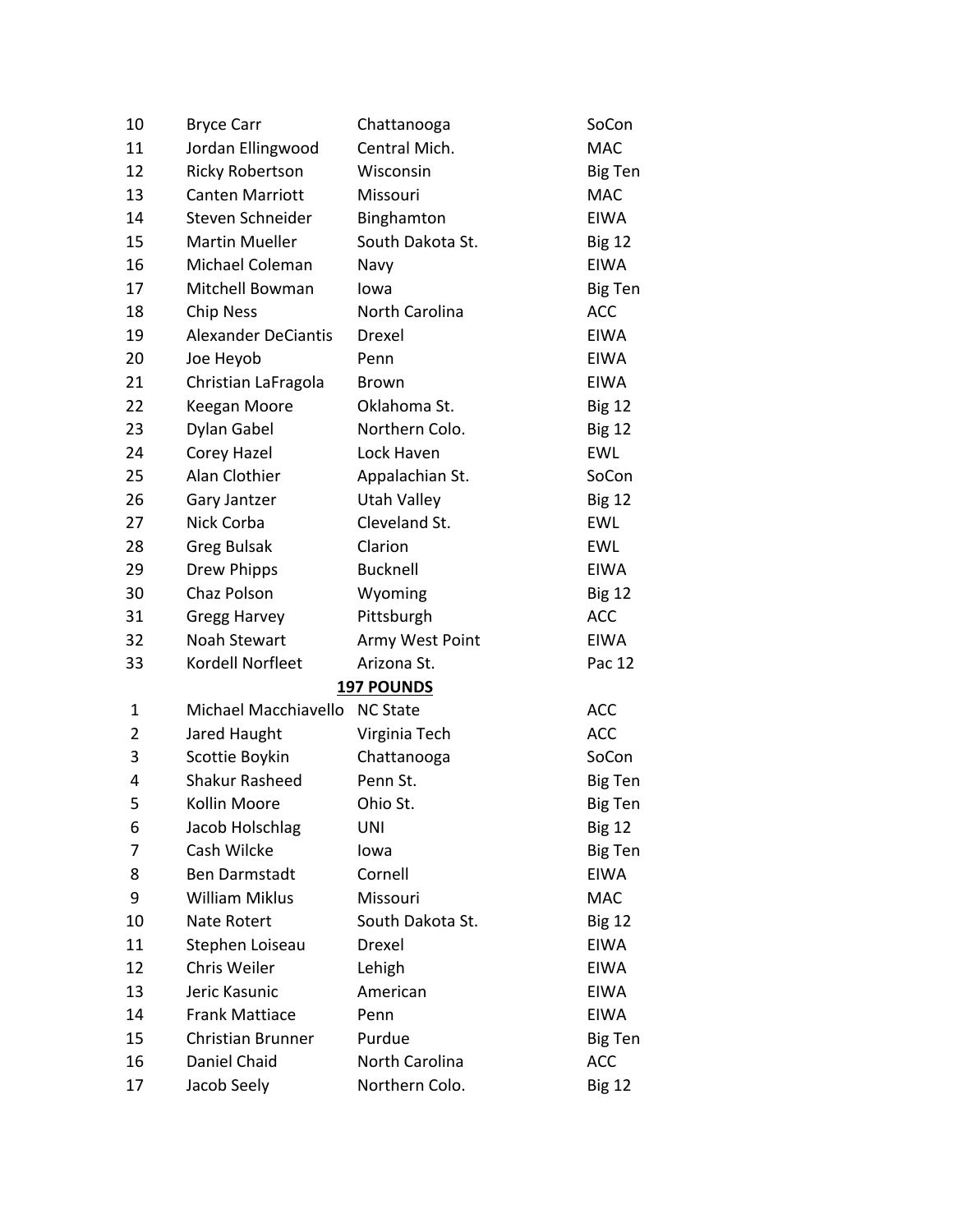| 18             | <b>Matt Williams</b>   | <b>CSU Bakersfield</b> | Pac 12         |
|----------------|------------------------|------------------------|----------------|
| 19             | Patrick Brucki         | Princeton              | <b>EIWA</b>    |
| 20             | Nathan Traxler         | Stanford               | Pac 12         |
| 21             | <b>Tanner Orndorff</b> | <b>Utah Valley</b>     | <b>Big 12</b>  |
| 22             | Kevin Beazley          | Michigan               | Big Ten        |
| 23             | Corey Griego           | Oregon St.             | Pac 12         |
| 24             | Rocco Caywood          | Army West Point        | <b>EIWA</b>    |
| 25             | <b>Thomas Lane</b>     | Cal Poly               | Pac 12         |
| 26             | Jordan Atienza         | Central Mich.          | <b>MAC</b>     |
| 27             | <b>Randall Diabe</b>   | Appalachian St.        | SoCon          |
| 28             | <b>Hunter Ritter</b>   | Wisconsin              | <b>Big Ten</b> |
| 29             | Kyle Conel             | Kent St.               | <b>MAC</b>     |
| 30             | Anthony McLaughlin     | Air Force              | <b>Big 12</b>  |
| 31             | <b>Andrew Dixon</b>    | Oklahoma               | <b>Big 12</b>  |
| 32             | Jay Aiello             | Virginia               | <b>ACC</b>     |
| 33             | Samuel Colbray         | Iowa St.               | <b>Big 12</b>  |
|                |                        | <b>HEAVYWEIGHT</b>     |                |
| $\mathbf{1}$   | Adam Coon              | Michigan               | <b>Big Ten</b> |
| $\overline{2}$ | <b>Samuel Stoll</b>    | lowa                   | Big Ten        |
| 3              | <b>Tanner Hall</b>     | Arizona St.            | Pac 12         |
| 4              | Youssif Hemida         | Maryland               | Big Ten        |
| 5              | <b>Nick Nevills</b>    | Penn St.               | Big Ten        |
| 6              | Jacob Kasper           | Duke                   | <b>ACC</b>     |
| 7              | Amar Dhesi             | Oregon St.             | Pac 12         |
| 8              | Mike Hughes            | Hofstra                | <b>EIWA</b>    |
| 9              | Nathan Butler          | Stanford               | Pac 12         |
| 10             | Derek White            | Oklahoma St.           | <b>Big 12</b>  |
| 11             | Jordan Wood            | Lehigh                 | <b>EIWA</b>    |
| 12             | <b>Shawn Streck</b>    | Purdue                 | <b>Big Ten</b> |
| 13             | Jeramy Sweany          | Cornell                | <b>EIWA</b>    |
| 14             | Michael Boykin         | <b>NC State</b>        | <b>ACC</b>     |
| 15             | <b>Thomas Haines</b>   | Lock Haven             | <b>EWL</b>     |
| 16             | <b>Jake Gunning</b>    | <b>Buffalo</b>         | <b>MAC</b>     |
| 17             | Cory Gilliland-Daniel  | <b>North Carolina</b>  | <b>ACC</b>     |
| 18             | <b>Andrew Dunn</b>     | Virginia Tech          | <b>ACC</b>     |
| 19             | Conan Jennings         | Northwestern           | <b>Big Ten</b> |
| 20             | AJ Nevills             | Fresno St.             | <b>Big 12</b>  |
| 21             | Gage Hutchison         | Eastern Mich.          | <b>MAC</b>     |
| 22             | Garrett Ryan           | Columbia               | <b>EIWA</b>    |
| 23             | Matt Stencel           | Central Mich.          | <b>MAC</b>     |
| 24             | Jere Heino             | Campbell               | SoCon          |
| 25             | <b>Brett Dempsey</b>   | American               | <b>EIWA</b>    |